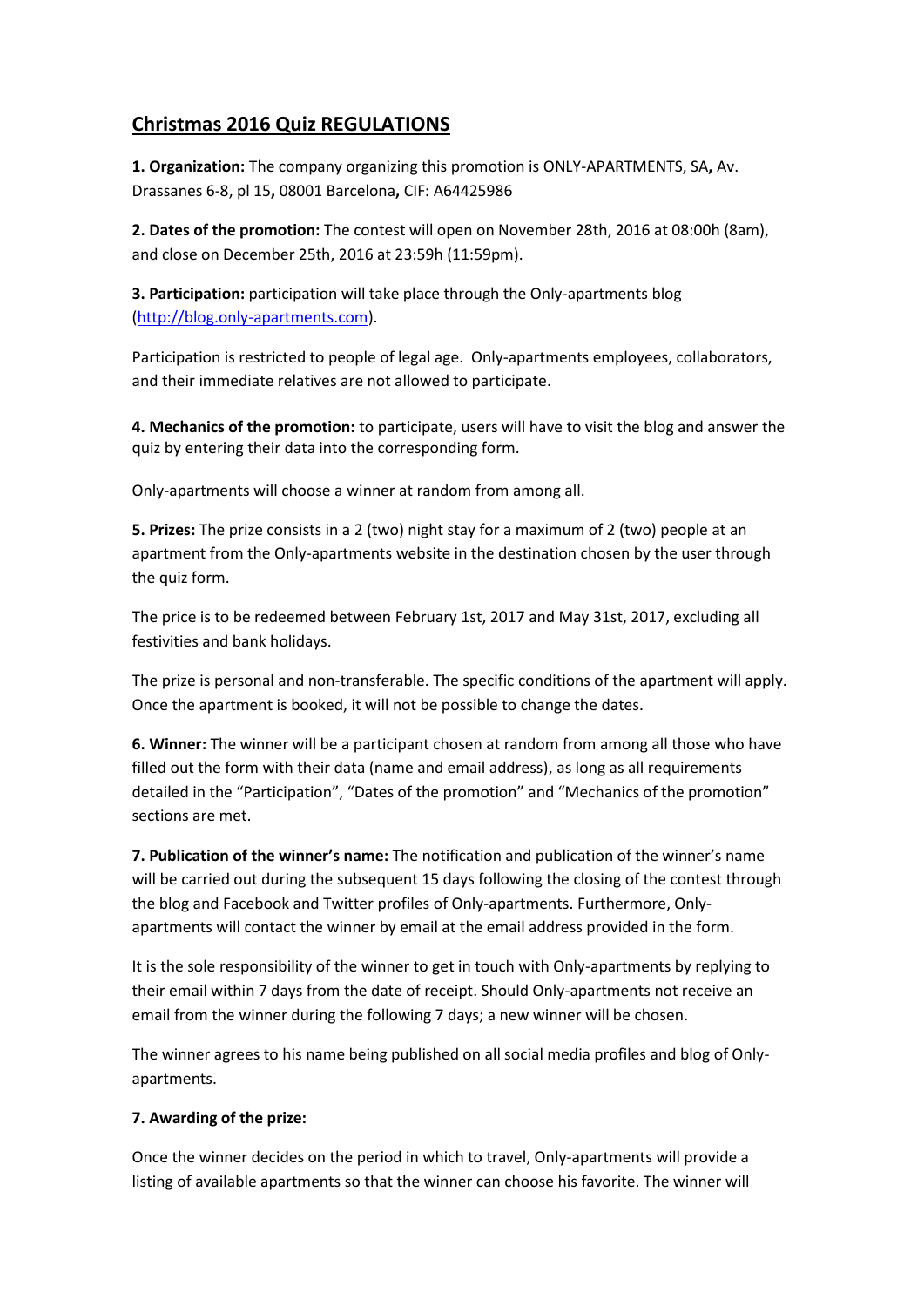select the apartment and Only-apartments will manage the booking. The winner is exempt from any additional expenses: cleaning, fees, or child supplements. However, the specific conditions of the apartment will apply; thus, if the apartment requires payment of a deposit, the latter will be borne by the prize winner.

The winner will be entitled to renouncing the prize but in no case will he be entitled to exchanging it for a different prize or for its monetary value.

**8. Use of personal data:** In compliance with the corresponding Constitutional Law 15/1999 of Dec 13th about the Protection of Personal Data and the Royal Legislation Act 1720/2007 of Dec 21st which approves the Regulation implementing the Data Protection Act, the participants in this promotion whose data is provided can be incorporated in the corresponding automated data base of Only-apartments.com. The mentioned data will be used to identify all participants as users of Only-apartments.com as well as for the commercial use (over the phone, per SMS, email and other means of communication), generally or tailored to their personal characteristics. Only-apartments reserves the right to use pictures that were submitted for the contest for controlled Marketing Campaigns. In any given moment the rights of opposition, access, rectification and cancellation of personal data can be executed at no cost. For this our customer service has to be contacted via email info [at] onlyapartments.com.

The winners can forfeit the prizes, however in no case may the prizes be exchange for a different one or given in cash.

In participating in the contest, you are agreeing to the terms and conditions, in the case that winners do not accept or forfeit the prize, Only-apartments will be free from fulfilling its obligations to that participant.

Only-apartments is the organization responsible for the promotion, any incident not contemplated in these rules, shall be resolved in final form by ONLY-APARTMENTS, SA

**9. Governing law:** In matters that are not provided in these terms, the competition becomes subject of the Spanish legislation of the moment it has been carried out. Through their participation in a Facebook, Instagram and Twitter promotion, the participants accept that the published names in the media will be shared and visible for other users of Facebook, Instagram and Twitter without their privacy being violated. The participation in a competition of this nature implies the acceptance of the terms of Facebook where this competition is carried out.

**10. Acceptance of terms:** The participation in this promotion implies a complete acceptance of the terms, as well as criteria chosen by Only-apartments.com in regards of the resolution of any interpretation of them

## **11. Reservations and Limitations**

Only-apartments has the right to make changes that result in the successful conclusion of the contest, with just cause, continuing the contest with the rules under consideration.